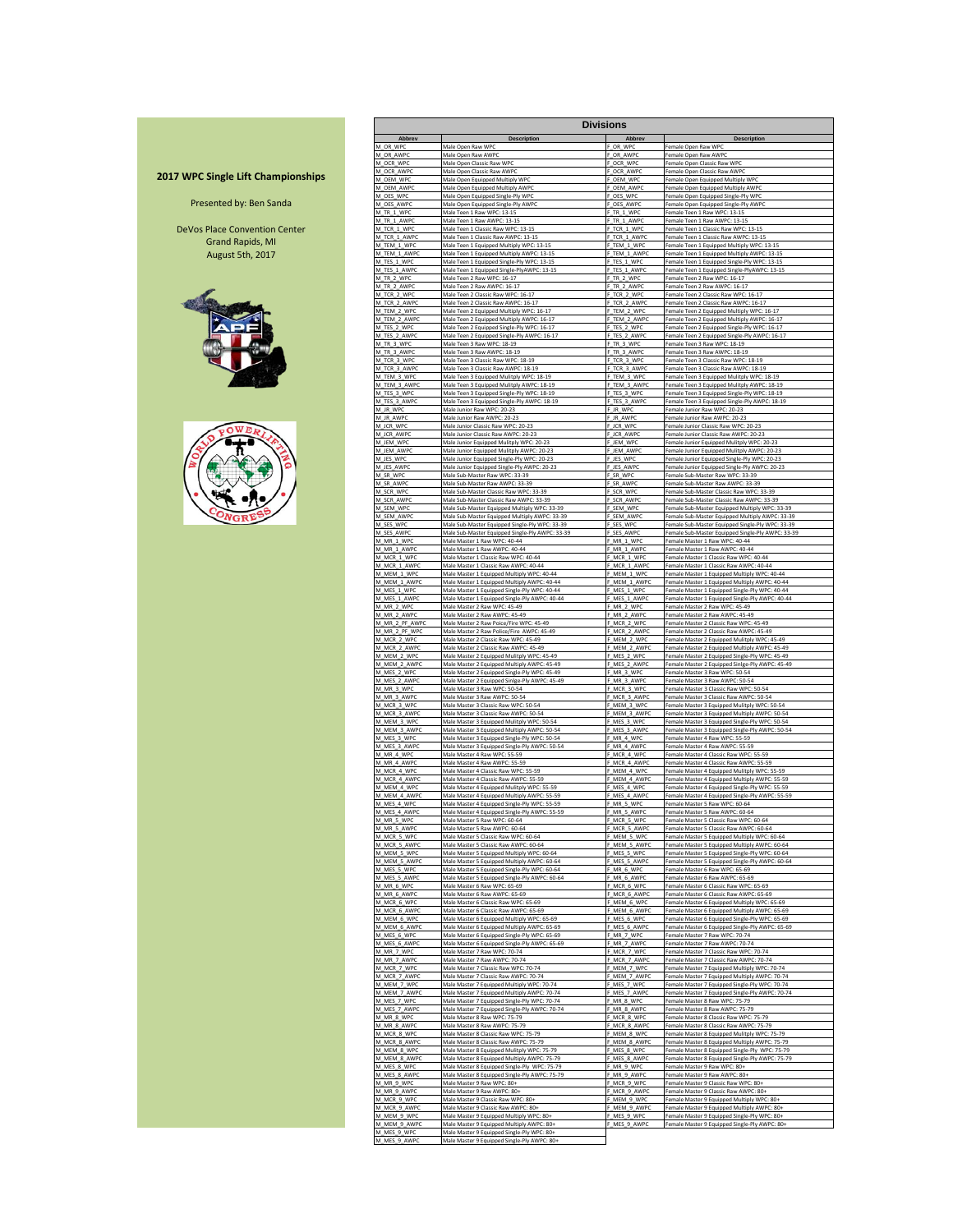| 5-Aug-17                 |     |                   | 2017 WPC Single Lift Championships - Bench Press - Kg Results |                      |              |          |                    |             |          |                             |                    |             |                    |                                          |                               |
|--------------------------|-----|-------------------|---------------------------------------------------------------|----------------------|--------------|----------|--------------------|-------------|----------|-----------------------------|--------------------|-------------|--------------------|------------------------------------------|-------------------------------|
| Name                     | Age | Div               | <b>BWt</b><br>(Ka)                                            | <b>WtCls</b><br>(Kg) | Glossbrenner | Bench 1  | Bench <sub>2</sub> | Bench 3     | Bench 4  | <b>Best</b><br><b>Bench</b> | <b>Coeff Score</b> | Age & Coeff | PI-Div-WtCl        | Team                                     | <b>Notes</b>                  |
| Wetenhall, Kathy (awpc)  |     | 63 F MES 5 AWPC   | 85.4                                                          | 90                   | 0.7703       | 97.5     | $-100$             | 100         |          | 100                         | 77,0300            | 109.4596    | 1-F MES_5_AWPC-90  |                                          |                               |
| Wetenhall, Kathy (wpc)   | 63  | F MES_5_WPC       | 85.4                                                          | 90                   | 0.7703       | 97.5     | $-100$             | 100         |          | 100                         | 77.0300            | 109.4596    | 1-F MES_5_WPC-90   |                                          |                               |
| Wood, Kitty              |     | 49 F MR 2 WPC     | 55.2                                                          | 56                   | 1.0561       | 40       | $-42.5$            | $^{\circ}$  |          | 40                          | 42.2440            | 47.0176     | 1-F MR 2 WPC-56    | <b>Green Gold Nutrition Powerlifting</b> |                               |
| Barense, Michelle        | 51  | F MR 3 AWPC       | 71.5                                                          | 75                   | 0.8637       | 60       | $-65$              | $-67.5$     |          | 60                          | 51.8220            | 59.4398     | 1-F MR 3 AWPC-75   |                                          |                               |
| Wandtke, Jenna           |     | 25 F OR AWPC      | 79.6                                                          | 82.5                 | 0.8044       | 45       | 50                 | 55          |          | 55                          | 44.2393            | 0.0000      | 1-F OR AWPC-82.5   |                                          |                               |
| Zarr, Jamie              |     | 32 F OR WPC       | 80.5                                                          | 82.5                 | 0.7987       | 82.5     | $-92.5$            | 92.5        |          | 92.5                        | 73.8751            | 0.0000      | 1-F OR WPC-82.5    | Team Armageddon                          | Women Best Raw Bench Press    |
| Coffell, Darienne (awpc) |     | 17 F TR 2 AWPC    | 76.6                                                          | 82.5                 | 0.8246       | 60       | $-65$              | 65          | 67.5     | 65                          | 53.5958            | 0.0000      | 1-F TR 2 AWPC-82.5 | Fenton Powerhouse Gym                    |                               |
| Coffell, Darienne (wpc)  |     | 17 F TR 2 WPC     | 76.6                                                          | 82.5                 | 0.8246       | 60       | $-65$              | 65          | 67.5     | 65                          | 53.5958            | 0.0000      | 1-F TR 2 WPC-82.5  | Fenton Powerhouse Gym                    |                               |
| Albo, Joshua             |     | 21 M JR AWPC      | 105.9                                                         | 110                  | 0.5699       | 177.5    | 185                | $-192.5$    |          | 185                         | 105.4223           | 0.0000      | 1-M JR AWPC-110    | Marine City Muscle                       |                               |
| Schwab, Ryan             |     | 22 M JR WPC       | 75                                                            | 75                   | 0.6886       | 142.5    | $-150$             | $-150$      |          | 142.5                       | 98.1184            | 0.0000      | 1-M JR WPC-75      |                                          |                               |
| Houck, Daniel            |     | 23 M JR WPC       | 80.7                                                          | 82.5                 | 0.6540       | 125      | 130                | 135         |          | 135                         | 88.2900            | 0.0000      | 1-M JR WPC-82.5    | Westwood                                 |                               |
| Reeves, James            |     | 22 M JR WPC       | 88.3                                                          | 90                   | 0.6185       | 177.5    | 187.5              | $-195$      |          | 187.5                       | 115,9594           | 0.0000      | 1-M JR WPC-90      | <b>Detroit Barbell</b>                   |                               |
| Edwards, Randy           | 47  | M MEM 2 WPC       | 129                                                           | 140                  | 0.5413       | 210      | 215                | $-227.5$    |          | 215                         | 116.3795           | 125.9226    | 1-M MEM 2 WPC-140  | <b>Heavy Metal Barbell</b>               |                               |
| Wood, John               | 52  | M MES 3 WPC       | 82.2                                                          | 82.5                 | 0.6462       | 150      | $-162.5$           | 162.5       |          | 162.5                       | 104.9994           | 122.3243    | 1-M MES 3 WPC-82.5 | <b>Green Gold Nutrition Powerlifting</b> |                               |
| Murphy, Dave             |     | 62 M MES 5 WPC    | 108.6                                                         | 110                  | 0.5646       | 235      | 242.5              | 255         | 260      | 255                         | 143.9603           | 200.5366    | 1-M MES 5 WPC-110  | <b>Detroit Barbell</b>                   |                               |
| Wetenhall, Jim           |     | 62 M MES 5 WPC    | 128.1                                                         | 140                  | 0.5422       | $-185$   | $-185$             | $^{\circ}$  |          | $\mathbf{0}$                | 0.0000             | 0.0000      |                    |                                          |                               |
| Brandon, Michael (awpc)  |     | 47 M MR 2 PF AWPO | 123.1                                                         | 125                  | 0.5477       | $-192.5$ | 192.5              | 195         | 200      | 195                         | 106.7918           | 115.5487    | 1-M MR 2 AWPC-125  |                                          |                               |
| Brandon, Michael (wpc)   | 47  | M MR 2 PF WPC     | 123.1                                                         | 125                  | 0.5477       | $-192.5$ | 192.5              | 195         | 200      | 195                         | 106.7918           | 115.5487    | 1-M MR 2 WPC-125   |                                          |                               |
| Schwab, Dan              |     | 48 M MR 2 WPC     | 81.6                                                          | 82.5                 | 0.6493       | $-175$   | $-185$             | $-185$      |          | $\mathbf{0}$                | 0.0000             | 0.0000      |                    |                                          |                               |
| Dickinson, Lonnie        | 48  | M MR 2 WPC        | 151.8                                                         | SHW                  | 0.5218       | 235      | 242.5              | 247.5       | 255      | 247.5                       | 129.1331           | 141.6590    | 1-M MR 2 WPC-SHW   | Elite                                    |                               |
| Albo, Anthony            | 54  | M MR 3 AWPC       | 109.6                                                         | 110                  | 0.5631       | 182.5    | 192.5              | $-197.5$    |          | 192.5                       | 108.3968           | 130.5097    | 1-M MR 3 AWPC-110  | Marine City Muscle                       |                               |
| Wilcoxon, Lee            | 51  | M MR 3 WPC        | 88.4                                                          | 90                   | 0.6181       | 187.5    | $-205$             | $-215$      |          | 187.5                       | 115.8938           | 132.9301    | 1-M MR 3 WPC-90    |                                          |                               |
| Edwards, Bruce           | 58  | M MR 4 AWPC       | 126.7                                                         | 140                  | 0.5437       | 172.5    | 177.5              | 182.5       | 185      | 182.5                       | 99.2161            | 128.0880    | 1-M MR 4 AWPC-140  |                                          |                               |
| Walling, Michael         | 59  | M_MR_4_WPC        | 79.7                                                          | 82.5                 | 0.6595       | 110      | 120                | $-130$      |          | 120                         | 79,1400            | 104.0691    | 1-M MR 4 WPC-82.5  |                                          |                               |
| Scott, Galen             | 55  | M MR 4 WPC        | 107.7                                                         | 110                  | 0.5660       | 202.5    | $-215$             | $-215$      |          | 202.5                       | 114.6049           | 140.3910    | 1-M MR 4 WPC-110   | Heavy Metal Barbell                      |                               |
| Grailer, Steve           | 56  | M MR 4 WPC        | 131.6                                                         | 140                  | 0.5388       | 185      | 198                | $-210$      |          | 198                         | 106.6725           | 132.9139    | 1-M MR 4 WPC-140   |                                          |                               |
| Jacobson, Bob            | 60  | M MR 5 AWPC       | 93.3                                                          | 100                  | 0.6003       | 117.5    | 127.5              | $-137.5$    |          | 127.5                       | 76.5383            | 102.5613    | 1-M MR 5 AWPC-100  |                                          |                               |
| Hayataka, Todd           |     | 60 M MR 5 WPC     | 72.7                                                          | 75                   | 0.7049       | 95       | 107.5              | 112.5       | 117.5    | 112.5                       | 79.2956            | 106.2561    | 1-M MR 5 WPC-75    |                                          |                               |
| Proya, Thomas            |     | 62 M MR 5 WPC     | 87.4                                                          | 90                   | 0.6222       | 167.5    | 182.5              | 188         |          | 188                         | 116.9642           | 162.9311    | 1-M MR 5 WPC-90    | Proya's Gym                              | Men Best Raw Bench Press      |
| Lindas, Gerald (awpc)    |     | 80 M MR 9 AWPC    | 70                                                            | 75                   | 0.7263       | 97.5     | $-102.5$           | $\mathbf 0$ |          | 97.5                        | 70.8094            | 145.1592    | 1-M MR 9 AWPC-75   | Gerald Lindas                            |                               |
| Lindas, Gerald (wpc)     | 80  | M MR 9 WPC        | 70                                                            | 75                   | 0.7263       | 97.5     | $-102.5$           | $^{\circ}$  |          | 97.5                        | 70,8094            | 145.1592    | 1-M MR 9 WPC-75    | Gerald Lindas                            |                               |
| Hensley, Timothy         |     | 37 M OEM AWPC     | 92.1                                                          | 100                  | 0.6043       | 332.5    | $-347.5$           | 347.5       |          | 347.5                       | 209.9943           | 0.0000      | 1-M OEM AWPC-100   |                                          | Men Best Equipped Bench Press |
| Catenacci, Joe           |     | 35 M OR WPC       | 59.4                                                          | 60                   | 0.8411       | 120      | 130                | 137.5       | $-140.5$ | 137.5                       | 115.6444           | 0.0000      | 1-M OR WPC-60      |                                          |                               |
| Schwab, Matthew          |     | 30 M OR WPC       | 89.1                                                          | 90                   | 0.6153       | 175      | 185                | $-190$      |          | 185                         | 113.8305           | 0.0000      | 1-M OR WPC-90      |                                          |                               |
| Rodriguez, Danny         | 31  | M OR WPC          | 115.7                                                         | 125                  | 0.5555       | $-142.5$ | 147.5              | $-152.5$    |          | 147.5                       | 81.9289            | 0.0000      | 1-M OR WPC-125     |                                          |                               |
| Seatts, Tony             |     | 33 M OR WPC       | 137.8                                                         | 140                  | 0.5330       | 217.5    | 227.5              | 232.5       |          | 232.5                       | 123.9225           | 0.0000      | 1-M OR WPC-140     | <b>Team Betancourt</b>                   |                               |
| Medacco, Robert          | 39  | M SR AWPC         | 114.7                                                         | 125                  | 0.5566       | 190      | 205                | 207.5       |          | 207.5                       | 115.4841           | 0.0000      | 1-M SR AWPC-125    |                                          |                               |
| McCollum, Ryan           |     | 35 M SR AWPC      | 144.8                                                         | SHW                  | 0.5271       | 165      | 175                | 185         |          | 185                         | 97.5135            | 0.0000      | 1-M SR AWPC-SHW    | <b>Catalyst Powerlifting</b>             |                               |
| Shapiro, Abe             | 14  | M TR_1_WPC        | 67.1                                                          | 67.5                 | 0.7522       | 67.5     | 70                 | 75          |          | 75                          | 56.4150            | 0.0000      | 1-M TR 1 WPC-67.5  | Fenton Powerhouse Gym                    |                               |
| Schlaack, Justin         |     | 16 M TR 2 AWPC    | 122                                                           | 125                  | 0.5489       | 112.5    | 117.5              | 125         |          | 125                         | 68.6063            | 0.0000      | 1-M TR 2 AWPC-125  | <b>Fenton Power House</b>                |                               |
| Marti, Andrew            | 16  | M TR 2 WPC        | 127.3                                                         | 140                  | 0.5430       | $-105$   | $-105$             | $-105$      |          | $\mathbf{0}$                | 0.0000             | 0.0000      |                    |                                          |                               |
| Clark, Matt              |     | 18 M TR 3 AWPC    | 66.1                                                          | 67.5                 | 0.7620       | 105      | 110                | 112.5       |          | 112.5                       | 85.7250            | 0.0000      | 1-M TR 3 AWPC-67.5 | <b>Blue Line Barbell</b>                 |                               |
|                          |     |                   |                                                               |                      |              |          |                    |             |          |                             |                    |             |                    |                                          |                               |

## 2017 WPC Single Lift Championships - Bench Press - Lb Results

| Name                     | Age | Div            | <b>BWt</b><br>(Ka) | WtCls<br>(Ka) | Glossbrenner | Bench 1   | Bench <sub>2</sub> | Bench 3   | Bench 4   | <b>Best</b><br>Bench | <b>Coeff Score</b> | Age & Coeff | <b>PI-Div-WtCl</b> | Team                              | <b>Notes</b>                  |
|--------------------------|-----|----------------|--------------------|---------------|--------------|-----------|--------------------|-----------|-----------|----------------------|--------------------|-------------|--------------------|-----------------------------------|-------------------------------|
| Wetenhall, Kathy (awpc)  | 63  | F MES 5 AWPC   | 85.4               | 90            | 0.7703       | 214.95    | $-220.46$          | 220.46    | 0.00      | 220.46               | 77.0300            | 109.4596    | 1-F MES 5 AWPC-90  |                                   |                               |
| Wetenhall, Kathy (wpc)   | 63  | F MES 5 WPC    | 85.4               | 90            | 0.7703       | 214.95    | $-220.46$          | 220.46    | 0.00      | 220.46               | 77.0300            | 109,4596    | 1-F MES 5 WPC-90   |                                   |                               |
| Wood, Kitty              | 49  | F MR 2 WPC     | 55.2               | 56            | 1.0561       | 88.18     | $-93.70$           | 0.00      | 0.00      | 88.18                | 42.2440            | 47.0176     | 1-F MR 2 WPC-56    | Green Gold Nutrition Powerlifting |                               |
| Barense, Michelle        | 51  | F MR 3 AWPC    | 71.5               | 75            | 0.8637       | 132.28    | $-143.30$          | $-148.81$ | 0.00      | 132.28               | 51.8220            | 59.4398     | 1-F MR 3 AWPC-75   |                                   |                               |
| Wandtke, Jenna           |     | 25 F OR AWPC   | 79.6               | 82.5          | 0.8044       | 99.21     | 110.23             | 121.25    | 0.00      | 121.25               | 44.2393            | 0.0000      | 1-F OR AWPC-82.5   |                                   |                               |
| Zarr, Jamie              | 32  | F OR WPC       | 80.5               | 82.5          | 0.7987       | 181.88    | $-203.93$          | 203.93    | 0.00      | 203.93               | 73.8751            | 0.0000      | 1-F OR WPC-82.5    | <b>Team Armageddon</b>            | Women Best Raw Bench Press    |
| Coffell, Darienne (awpc) | 17  | F TR 2 AWPC    | 76.6               | 82.5          | 0.8246       | 132.28    | $-143.30$          | 143.30    | 148.81    | 143.30               | 53.5958            | 0.0000      | 1-F TR 2 AWPC-82.5 | Fenton Powerhouse Gym             |                               |
| Coffell, Darienne (wpc)  |     | 17 F TR 2 WPC  | 76.6               | 82.5          | 0.8246       | 132.28    | $-143.30$          | 143.30    | 148.81    | 143.30               | 53.5958            | 0.0000      | 1-F TR 2 WPC-82.5  | Fenton Powerhouse Gym             |                               |
| Albo, Joshua             |     | 21 M_JR_AWPC   | 105.9              | 110           | 0.5699       | 391.32    | 407.85             | $-424.39$ | 0.00      | 407.85               | 105.4223           | 0.0000      | 1-M JR AWPC-110    | Marine City Muscle                |                               |
| Schwab, Ryan             |     | 22 M JR WPC    | 75                 | 75            | 0.6886       | 314.16    | $-330.69$          | $-330.69$ | 0.00      | 314.16               | 98.1184            | 0.0000      | 1-M JR WPC-75      |                                   |                               |
| Houck, Daniel            |     | 23 M JR WPC    | 80.7               | 82.5          | 0.6540       | 275.58    | 286.60             | 297.62    | 0.00      | 297.62               | 88,2900            | 0.0000      | 1-M JR WPC-82.5    | Westwood                          |                               |
| Reeves, James            |     | 22 M JR WPC    | 88.3               | 90            | 0.6185       | 391.32    | 413.36             | $-429.90$ | 0.00      | 413.36               | 115,9594           | 0.0000      | 1-M JR WPC-90      | Detroit Barbell                   |                               |
| Edwards, Randy           | 47  | M MEM 2 WPC    | 129                | 140           | 0.5413       | 462.97    | 473.99             | $-501.55$ | 0.00      | 473.99               | 116.3795           | 125.9226    | 1-M MEM 2 WPC-140  | <b>Heavy Metal Barbell</b>        |                               |
| Wood, John               | 52  | M MES_3_WPC    | 82.2               | 82.5          | 0.6462       | 330.69    | $-358.25$          | 358.25    | 0.00      | 358.25               | 104.9994           | 122.3243    | 1-M MES 3 WPC-82.5 | Green Gold Nutrition Powerlifting |                               |
| Murphy, Dave             |     | 62 M MES 5 WPC | 108.6              | 110           | 0.5646       | 518.08    | 534.62             | 562.17    | 573.20    | 562.17               | 143.9603           | 200.5366    | 1-M MES 5 WPC-110  | Detroit Barbell                   |                               |
| Wetenhall, Jim           | 62  | M MES 5 WPC    | 128.1              | 140           | 0.5422       | $-407.85$ | $-407.85$          | 0.00      | 0.00      | 0.00                 | 0.0000             | 0.0000      |                    |                                   |                               |
| Brandon, Michael (awpc)  | 47  | M MR 2 PF AWP  | 123.1              | 125           | 0.5477       | $-424.39$ | 424.39             | 429.90    | 440.92    | 429.90               | 106.7918           | 115.5487    | 1-M MR 2 AWPC-125  |                                   |                               |
| Brandon, Michael (wpc)   | 47  | M MR 2 PF WPC  | 123.1              | 125           | 0.5477       | $-424.39$ | 424.39             | 429.90    | 440.92    | 429.90               | 106.7918           | 115.5487    | 1-M MR 2 WPC-125   |                                   |                               |
| Schwab, Dan              |     | 48 M MR 2 WPC  | 81.6               | 82.5          | 0.6493       | $-385.81$ | $-407.85$          | $-407.85$ | 0.00      | 0.00                 | 0.0000             | 0.0000      |                    |                                   |                               |
| Dickinson, Lonnie        | 48  | M MR 2 WPC     | 151.8              | SHW           | 0.5218       | 518.08    | 534.62             | 545.64    | 562.17    | 545.64               | 129.1331           | 141.6590    | 1-M MR 2 WPC-SHW   | Elite                             |                               |
| Albo, Anthony            | 54  | M MR 3 AWPC    | 109.6              | 110           | 0.5631       | 402.34    | 424.39             | $-435.41$ | 0.00      | 424.39               | 108.3968           | 130.5097    | 1-M MR 3 AWPC-110  | Marine City Muscle                |                               |
| Wilcoxon, Lee            |     | 51 M MR 3 WPC  | 88.4               | 90            | 0.6181       | 413.36    | $-451.94$          | -473.99   | 0.00      | 413.36               | 115.8938           | 132.9301    | 1-M MR 3 WPC-90    |                                   |                               |
| Edwards, Bruce           | 58  | M MR 4 AWPC    | 126.7              | 140           | 0.5437       | 380.29    | 391.32             | 402.34    | 407.85    | 402.34               | 99.2161            | 128,0880    | 1-M MR 4 AWPC-140  |                                   |                               |
| Walling, Michael         |     | 59 M MR 4 WPC  | 79.7               | 82.5          | 0.6595       | 242.51    | 264.55             | $-286.60$ | 0.00      | 264.55               | 79.1400            | 104.0691    | 1-M MR 4 WPC-82.5  |                                   |                               |
| Scott, Galen             |     | 55 M MR 4 WPC  | 107.7              | 110           | 0.5660       | 446.43    | $-473.99$          | -473.99   | 0.00      | 446.43               | 114.6049           | 140,3910    | 1-M MR 4 WPC-110   | <b>Heavy Metal Barbell</b>        |                               |
| Grailer, Steve           | 56  | M MR 4 WPC     | 131.6              | 140           | 0.5388       | 407.85    | 436.51             | $-462.97$ | 0.00      | 436.51               | 106.6725           | 132.9139    | 1-M MR 4 WPC-140   |                                   |                               |
| Jacobson, Bob            |     | 60 M MR 5 AWPC | 93.3               | 100           | 0.6003       | 259.04    | 281.09             | $-303.13$ | 0.00      | 281.09               | 76.5383            | 102.5613    | 1-M MR 5 AWPC-100  |                                   |                               |
| Hayataka, Todd           |     | 60 M MR 5 WPC  | 72.7               | 75            | 0.7049       | 209.44    | 236.99             | 248.02    | 259.04    | 248.02               | 79.2956            | 106.2561    | 1-M MR 5 WPC-75    |                                   |                               |
| Proya, Thomas            |     | 62 M MR 5 WPC  | 87.4               | 90            | 0.6222       | 369.27    | 402.34             | 414.46    | 0.00      | 414.46               | 116.9642           | 162.9311    | 1-M MR 5 WPC-90    | Prova's Gym                       | Men Best Raw Bench Press      |
| Lindas, Gerald (awpc)    |     | 80 M MR 9 AWPC | 70                 | 75            | 0.7263       | 214.95    | $-225.97$          | 0.00      | 0.00      | 214.95               | 70.8094            | 145.1592    | 1-M MR 9 AWPC-75   | Gerald Lindas                     |                               |
| Lindas, Gerald (wpc)     |     | 80 M MR 9 WPC  | 70                 | 75            | 0.7263       | 214.95    | $-225.97$          | 0.00      | 0.00      | 214.95               | 70.8094            | 145.1592    | 1-M MR 9 WPC-75    | Gerald Lindas                     |                               |
| Hensley, Timothy         |     | 37 M OEM AWPC  | 92.1               | 100           | 0.6043       | 733.03    | $-766.10$          | 766.10    | 0.00      | 766.10               | 209.9943           | 0.0000      | 1-M OEM AWPC-100   |                                   | Men Best Equipped Bench Press |
| Catenacci, Joe           |     | 35 M OR WPC    | 59.4               | 60            | 0.8411       | 264.55    | 286.60             | 303.13    | $-309.75$ | 303.13               | 115.6444           | 0.0000      | 1-M OR WPC-60      |                                   |                               |
| Schwab, Matthew          |     | 30 M OR WPC    | 89.1               | 90            | 0.6153       | 385.81    | 407.85             | $-418.87$ | 0.00      | 407.85               | 113.8305           | 0.0000      | 1-M OR WPC-90      |                                   |                               |
| Rodriguez, Danny         |     | 31 M OR WPC    | 115.7              | 125           | 0.5555       | $-314.16$ | 325.18             | $-336.20$ | 0.00      | 325.18               | 81.9289            | 0.0000      | 1-M OR WPC-125     |                                   |                               |
| Seatts, Tony             |     | 33 M OR WPC    | 137.8              | 140           | 0.5330       | 479.50    | 501.55             | 512.57    | 0.00      | 512.57               | 123.9225           | 0.0000      | 1-M OR WPC-140     | <b>Team Betancourt</b>            |                               |
| Medacco, Robert          |     | 39 M SR AWPC   | 114.7              | 125           | 0.5566       | 418.87    | 451.94             | 457.45    | 0.00      | 457.45               | 115.4841           | 0.0000      | 1-M_SR_AWPC-125    |                                   |                               |
| McCollum, Ryan           |     | 35 M SR AWPC   | 144.8              | SHW           | 0.5271       | 363.76    | 385.81             | 407.85    | 0.00      | 407.85               | 97.5135            | 0.0000      | 1-M SR AWPC-SHW    | <b>Catalyst Powerlifting</b>      |                               |
| Shapiro, Abe             |     | 14 M TR 1 WPC  | 67.1               | 67.5          | 0.7522       | 148.81    | 154.32             | 165.35    | 0.00      | 165.35               | 56.4150            | 0.0000      | 1-M TR 1 WPC-67.5  | Fenton Powerhouse Gym             |                               |
| Schlaack, Justin         |     | 16 M TR 2 AWPC | 122                | 125           | 0.5489       | 248.02    | 259.04             | 275.58    | 0.00      | 275.58               | 68,6063            | 0.0000      | 1-M_TR_2_AWPC-125  | <b>Fenton Power House</b>         |                               |
| Marti, Andrew            |     | 16 M TR 2 WPC  | 127.3              | 140           | 0.5430       | $-231.48$ | $-231.48$          | $-231.48$ | 0.00      | 0.00                 | 0.0000             | 0.0000      |                    |                                   |                               |
| Clark, Matt              |     | 18 M TR 3 AWPC | 66.1               | 67.5          | 0.7620       | 231.48    | 242.51             | 248.02    | 0.00      | 248.02               | 85.7250            | 0.0000      | 1-M TR 3 AWPC-67.5 | <b>Blue Line Barbell</b>          |                               |